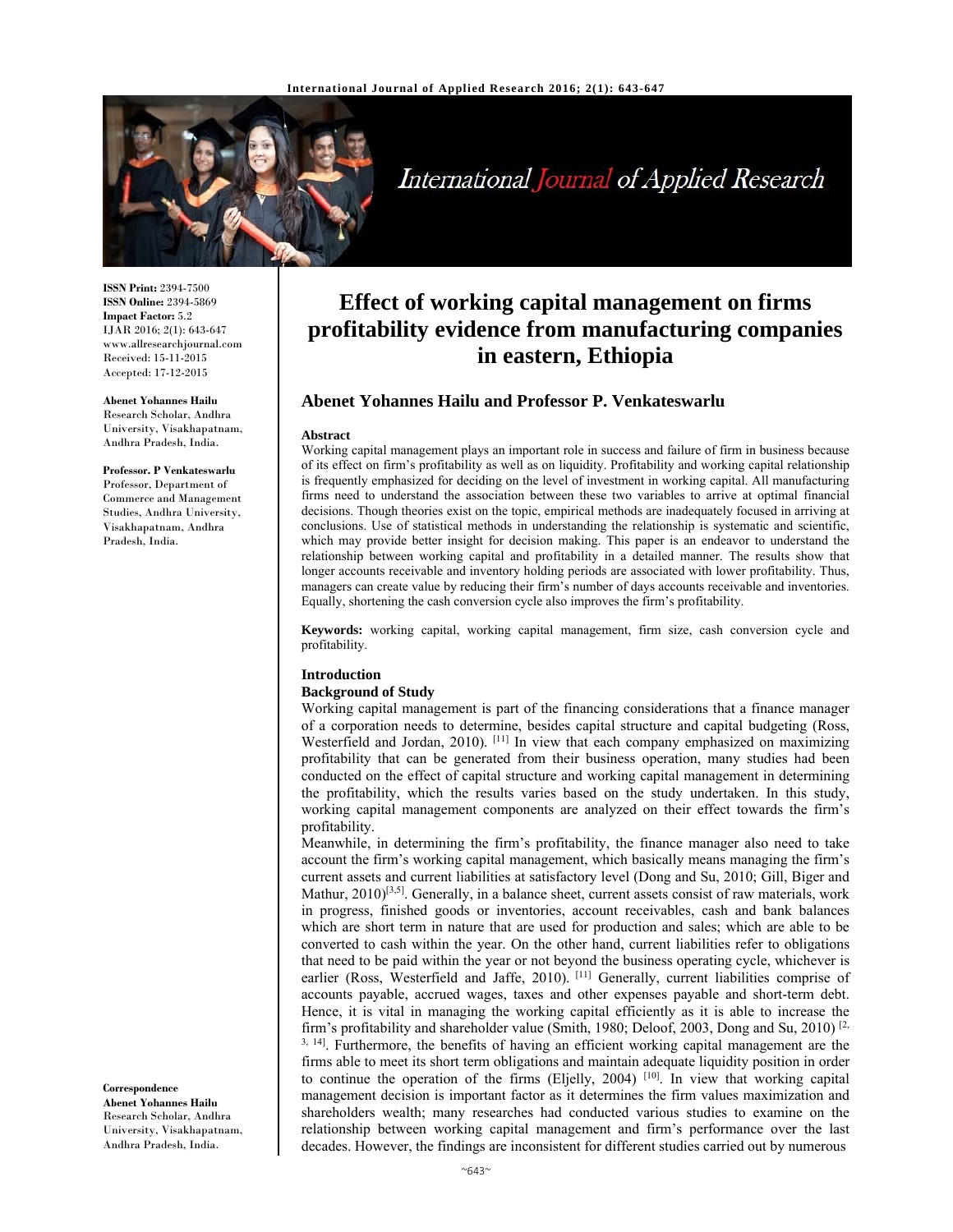Researchers and are performed separately. Furthermore, there is also lack of study being conducted on the effect of working capital management on the profitability of firms in Ethiopia.

In this study, efficiency of working capital management (WCM) is represented by cash conversion cycle (CCC), together with WCM components such as number of days Accounts Receivable (ARD), number of days Inventories (INV) and number of days Accounts Payable (AP) are analyzed on their effect towards firm's profitability, measured by return on asset (ROA). Control variables such as current ratio (CR), firm size (SIZE), sales growth (GROWTH) and debt (DEBT) ratio are also being examined in order to determine their effect towards the profitability of the firm.

In view that one of the financial considerations in business is WCM, there are various empirical research being conducted by researchers on the effects of WCM on profitability of firms (Shin and Soenen, 1998; Deloof, 2003; Lazaridis and Tryfonidis, 2006) [13, 9, 19]. However, in Malaysia, the WCM topic has not been extensively being research as compared to other corporate finance studies such as capital structure and capital budgeting, due to WCM is perceived as investment and financing in short time interval (Zariyawati, Taufiq, Annuar and Sazali, 2010). <sup>[16]</sup> This is also due to short-term financial management has been regarded as less significant and often being overlooked by researchers, which give more emphasis to other parts of corporate finance and investment despite WCM takes up substantial share of time of the finance managers (Nasruddin, 2006). [7]

Furthermore, based on the researchers' findings, the results are inconsistent for different studies conducted. In addition, despite various studies being undertaken to investigate on the effect of working capital management on the profitability of firms, the results revealed mixed findings and different researchers used different methodology or approach in measuring the working capital management, such as cash conversion cycle (Padachi, 2006), [9] current ratio (Nor Edi Azhar and Noriza, 2010)<sup>[10]</sup> and net trade cycle (Shin and Soenen, 1998; Erasmus,  $2010$ <sup>[13]</sup>. This study attempts to fill up the gap of working capital management studies by focusing specifically in the manufacturing sector from eastern Ethiopia. Based on the problem statement highlighted, the result of this study is to find out answer for the following identified research questions:-

- What is the effect of working capital management components towards the firm's profitability in manufacturing sectors from period of 2010 to 2014?
- How does number of days Accounts Receivable (ARD) affects the profitability of the manufacturing firms in Ethiopia?
- How does number of days Inventories (INV) affects the profitability of the manufacturing firms in Ethiopia?
- How does number of days Accounts Payable (AP) affects the profitability of the manufacturing firms in Ethiopia?
- How does cash conversion cycle (CCC) affects the profitability of the manufacturing firms in Ethiopia

#### **Research Objectives**

The research objectives of this study are as follow:-

- To examine the effect of working capital management components on the profitability of manufacturing firms in Ethiopia from period of 2010 to 2014.
- To investigate the effect of number of days Accounts Receivable (ARD) towards the profitability of the manufacturing firms in Ethiopia.
- To investigate the effect of number of days Inventories (INV) towards the profitability of the manufacturing firms in Ethiopia.
- To investigate the effect of number of days Accounts Payable (AP) towards the profitability of the manufacturing firms in Ethiopia.
- To investigate the effect of cash conversion cycle (CCC) towards the profitability of the manufacturing firms in Ethiopia.

## **Purpose and Significance of the Study**

The importance of conducting this study is it allows firm managers to expand their learning curve to reduce the possibility of default, especially in turbulent time; in view that working capital management has influence on the profitability performance of the firms. Furthermore, this study is also of importance for practitioner, policy maker, academician and firm managers with regards to issue associated with the effect of working capital management on profitability of firm, as it enables minimization of firm's cost of finance and further planning being conducted in order to maximize firm's profitability and shareholders' wealth.

## **Hypotheses**

In order to achieve the objective of the study stated above, the following research hypotheses (HP) were developed:

**HP 1**: - There is negative relationship between Accounts Receivable Days (ARD) and firm's profitability.

**HP2**:-There is positive relationship between Inventories holding Days (IHD) and firm's profitability.

**HP3**:- There is negative relationship between Accounts Payable Days (APD) and firm's profitability

**HP4**:- There is negative relationship between Cash Conversion Cycle (CCC) and firm's profitability

**HP5**:-There is negative relationship between liquidity and profitability.

**HP6**:-There is negative relationship between debt ratio and profitability

#### **Research Methodology**

The research design for this study is based on secondary data collected from firms under study from year 2010 to 2014. The data used in this study are obtained from a sample of 30 companies with total observations of 150. This research is analyzed using panel data regression, which is a combination of cross-sectional and time-series analysis, in order to determine the effects of WCM towards firms' profitability in the manufacturing sectors in eastern Ethiopia. The analyses of the sample of firms are examined by applying the statistical package of EViews version 7.0. The dependent variable for the study refers to the firm's profitability that is represented by return on assets (ROA), while the independent variables refer to working capital management components that are represented by number of days Accounts Receivable (ARD), number of days Inventories (INV), number of days Accounts Payable (AP) and cash conversion cycle (CCC). Meanwhile, the control variables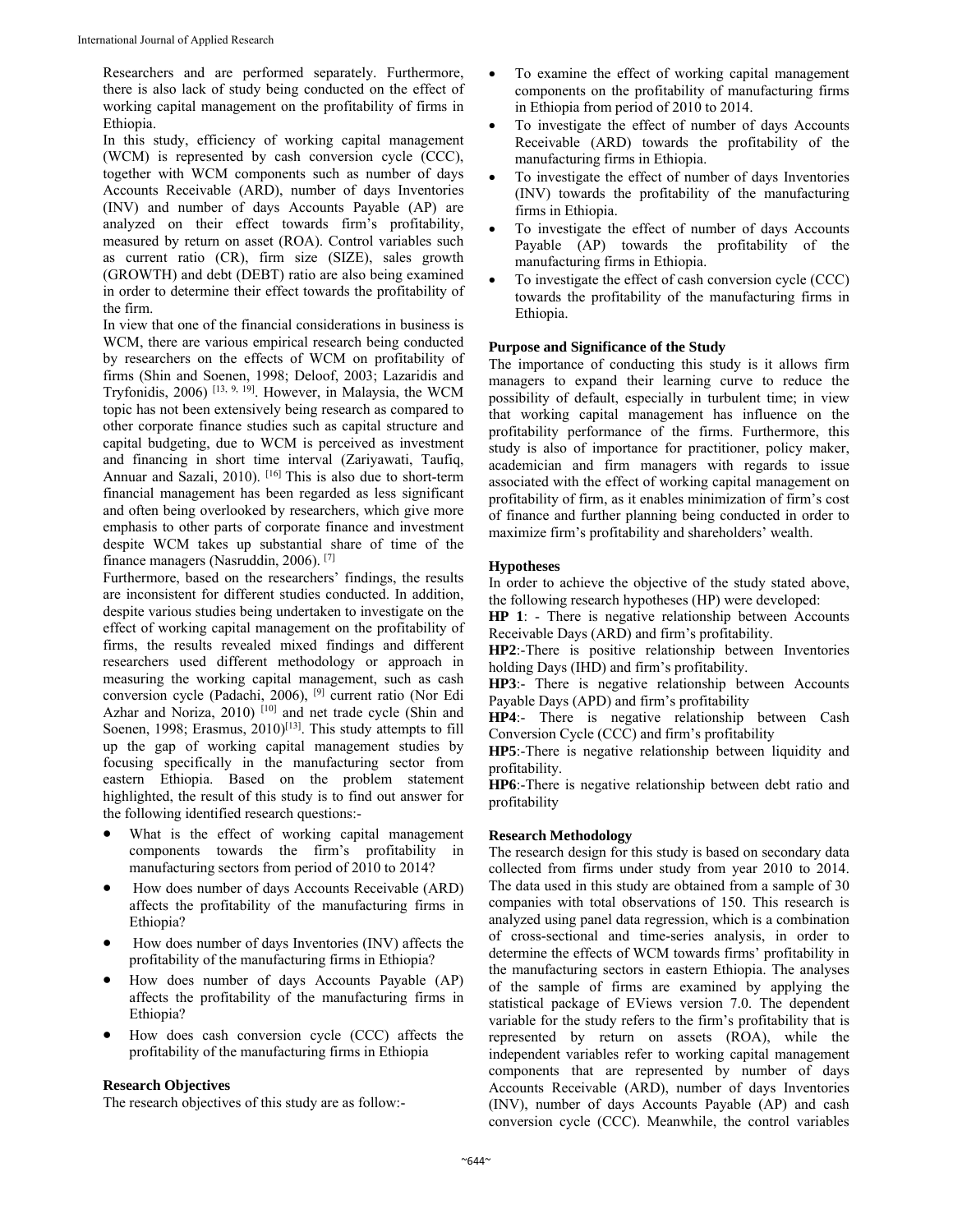for this framework refer to current ratio (CR), firm size (SIZE), sales growth (GROWTH) and debt ratio (DEBT).

The variables are then analyzed to determine if there is any significant relationship between the dependent and independent variables through Pearson Correlation matrix with the purpose of identification of multicollinearity. In this study, panel data regression analysis has been adopted due to it assumptions that firms are heterogeneous, fewer multicollinearity problems between variables and higher degree of freedom, which resulted in higher efficiency of the estimator (Wooldridge, J.M. (2003)<sup>[15]</sup> Balanced panel data has been used in this study in view of the characteristic of data used, which involves both cross sections and time series. Fixed effects method is selected as compared to the random effects estimation in view that based on Hausman test result, as reflected by the Chi-Square statistic revealed mostly significant at 0.01 levels in all the models. In all the regression models, the standard errors are computed by applying White's correction for heteroscedasticity, as adopted in the study by Deloof (2003) [2] and Padachi (2006). [9]Four panel data regression models developed in order to test on the hypotheses developed on the effect of WCM components towards firm's profitability measured by ROA. In this study, the regression models are derived based on model developed by Sharma and Kumar (2011). [12] The model is further supported by researchers which have analyzed the effect of individual WCM components separately towards the profitability of firms, such as Deloof (2003) <sup>[9]</sup>, Padachi (2006), Falope and Ajilore (2009), Gill, Biger and Mathur (2010), Akinlo(2012). [9, 5, 1] Thus, there are four panel data regression models formed for this study to test on the hypotheses developed.

**Model 1:** The effect of ARD on profitability of firms  $ROA_i = \beta_0 + \beta_1 ARD_{i,t} + \beta_2 CR_{i,t} + \beta_3 SIZE_{i,t} + \beta_4 GROWTH_{i,t} +$  $\beta_5DR_{i,t} + \eta_i + \lambda_t + \epsilon_{i,t}$ 

**Model 2:** The effect of INV on profitability of firms  $ROA_{i,t} = \beta_0 + \beta_1 INV_{i,t} + \beta_2CR_{i,t} + \beta_3 SIZE_{i,t} + \beta_4 GROWTH_{i,t} +$  $\beta_5DR_{i,t} + \eta_i + \lambda_t + \varepsilon_{i,t}$ 

**Model 3:** The effect of AP on profitability of firms  $ROA_{i,t} = \beta_0 + \beta_1 AP_{i,t} + \beta_2 CR_{i,t} + \beta_3 SIZE_{i,t} + \beta_4 GROWTH_{i,t} +$  $\beta_5DR_{i,t} + \eta_i + \lambda_t + \varepsilon_{i,t}$ 

**Model 4:** The effect of CCC on profitability of firms  $ROA_{i,t} = \beta_0 + \beta_1 CCC_{i,t} + \beta_2 CR_{i,t} + \beta_3 SIZE_{i,t} + \beta_4 GROWTH_{i,t} +$  $\beta_5DR_{i,t} + \eta_i + \lambda_t + \varepsilon_{i,t}$ 

Where profitability of the firms refer to ROA, while *i* stands for the  $i<sup>th</sup>$  firm,  $t$  stands for year  $t$ , and the variables are defined as follows:-

ROAi,t: Return on asset of firm *i* at time *t* 

ARD i,t : Number of days Accounts Receivable of firm *i* at time *t* 

INV i,t : Number of days Inventories of firm *i* at time *t*  AP i,t : Number of days Accounts Payable of firm *i* at time *t*  CCC i,t : Cash Conversion Cycle of firm *i* at time *t*  CR i,t : Current Ratio of firm *i* at time *t*  SIZE i,t : Firm Size of firm *i* at time *t* 

GROWTH i,t : Sales Growth of firm *i* at time *t* 

DR i,t : Debt ratio of firm *i* at time *t* 

β0: Intercept coefficient

ηi: Individual firm effect assumed constant for firm *i* over *t*   $\lambda_i$ : Time specific effect assumed constant for given *t* over *i*  $\varepsilon_{i,t}$ : Time varying disturbance term serially uncorrelated with mean zero and variance 1. Random error term for firm *i* at time *t* 

#### **Research Results and Analysis**

The summary of the key descriptive statistics for the dependent and independent variables are summarized in Table 1. below, which presents descriptive statistics for 30 manufacturing firms for a period of five years from 2010 to 2014, which has a total of 150 firm-year observations

| <b>Variables</b> | N   | Mean  | <b>Medium</b> | <b>Maximum</b> | <b>Minimum</b> | Std. Dev. |
|------------------|-----|-------|---------------|----------------|----------------|-----------|
| <b>ROA</b>       | 150 | 0.179 | 0.164         | 0.310          | $-0.054$       | 0.072     |
| <b>ARD</b>       | 150 | 95.6  | 92.0          | 136.0          | 60.0           | 10.2      |
| <b>INV</b>       | 150 | 47.1  | 52.0          | 75.0           | 27.0           | 9.2       |
| <b>APD</b>       | 150 | 52.9  | 51.6          | 68.2           | 37.1           | 9.1       |
| <b>CCC</b>       | 150 | 91.9  | 93.0          | 139.2          | 53.0           | 17.3      |
| <b>CR</b>        | 150 | 3.6   | 3.2           | 7.5            | 0.4            | 1.02      |
| DR               | 150 | 0.24  | 0.24          | 0.44           | 0.07           | 0.09      |
| Growth           | 150 | 12.8  | 0.10          | 1.35           | $-1.43$        | 0.54      |
| <b>Size</b>      | 150 | 11    | 11.55         | 14.18          | 6.57           | 1.52      |

**Table 1:** Descriptive statistics of sample companies

**Source:** E-view output from financial statements of sample companies, 2010-2014

Based on, Table 1. The average profit of the manufacturing firms as indicated by ROA is 17.9% (median16.4. %). The minimum value for ROA is reported as negative 5.4% with maximum value of 31%, whereby the standard deviation of GOP is indicated as 7.2%, which means that ROA value can deviate from mean of both sides by 7.2%.

For WCM components, noted that ARD has reported the highest mean value of 96 days, followed by APD with average of 52 days and IHD recorded an average of 47 days, which resulted in average CCC of 91 days that is around 3 months period. These reflect that manufacturing firms receive payment from sales proceeds on average of 96 days with standard deviation of 10 days, which the minimum collection period from receivables proceeds is 60 days with

maximum period of 136 days. Furthermore, firms take an average of 47 days to sell inventory with standard deviation of 9.2 days, which the median for inventory conversion to sales is 50 days. Meanwhile, firms pay their purchases an average of 52 days with standard deviation of 9 days, which the minimum period reported as 37 days and maximum periods 68 days. Reportedly, CCC as a measure of efficiency in working capital management has an average of 91 days with median of 93 days. The average current ratio of manufacturing firms is reported as 3.6, while the mean size of the firms is 11. Meanwhile, the average sales growth and debt ratio are reported as 12.8% and 24% respectively. To check the liquidity of the companies, a traditional measure of liquidity (current ratio) is used. The average current ratio for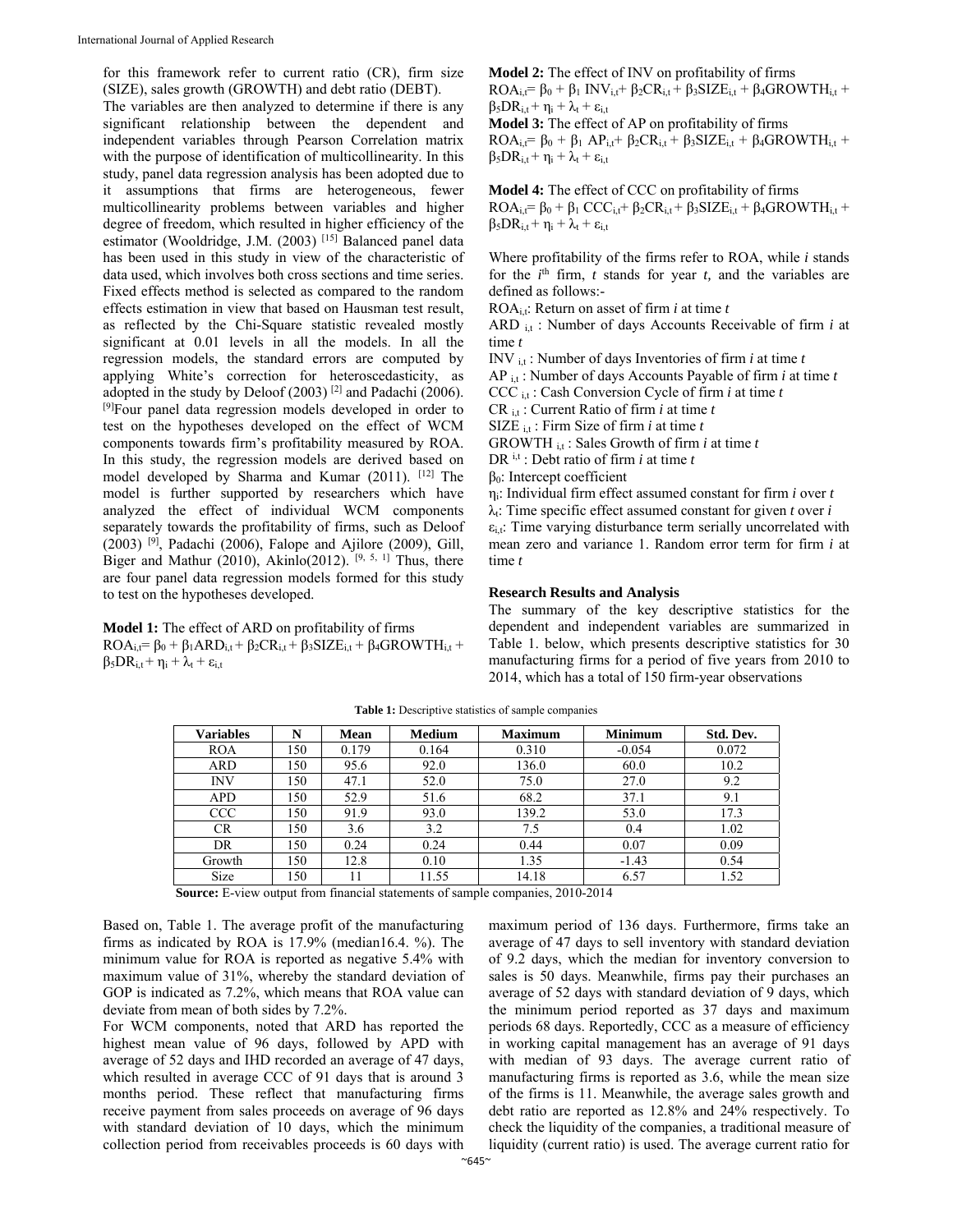manufacturing firms is 3.6. With a standard deviation of 1.02. The highest current ratio for a company in a particular year is 7.5 and in the same way the minimum ratio for a company in a year is 0.4.

#### **Pearson's Correlation Analysis**

Pearson's Correlation analysis is also being conducted in order to determine on the relationship between the independent and dependent variables such as the WCM components, and control variables towards the profitability of the firms that is measured by ROA. Furthermore, based on the Pearson's correlation matrix, it also allows detection of any problem of multicollinearity. According, to (Wooldridge, 2003). [15] Multicollinearity can be identified if there is high (not perfect) correlation between two or more independent variables The detailed result of Pearson's correlation matrix for firms under study from year 2010 to 2014 is summarized per Table. 2.

| <b>VAR</b>  | <b>GOP</b> | <b>ARD</b> | <b>INV</b> | AP      | $\bf{CCC}$ | CR      | <b>SIZE</b> | SG   | <b>DR</b> |
|-------------|------------|------------|------------|---------|------------|---------|-------------|------|-----------|
| <b>GOP</b>  |            |            |            |         |            |         |             |      |           |
| ARD         | $-0.3592$  |            |            |         |            |         |             |      |           |
| <b>INV</b>  | $-0.4422$  | .137       |            |         |            |         |             |      |           |
| AP          | $-0.2396$  | .063       | .063       |         |            |         |             |      |           |
| <b>CCC</b>  | $-0.257$   | 0.811      | 0.842      | 0.26    |            |         |             |      |           |
| <b>CR</b>   | $-0.3362$  | .310       | .560       | $-.360$ | .350       |         |             |      |           |
| <b>SIZE</b> | 0.3238     | $-145$     | $-.089$    | $-450$  | $-.120$    | $-.280$ |             |      |           |
| SG          | $-0.3776$  | $-.475$    | $-.035$    | $-.240$ | $-.320$    | $-.150$ | .520        |      |           |
| DR          | $-0.0428$  | $-.023$    | $-.026$    | $-.760$ | $-.036$    | $-.018$ | .156        | .460 |           |

**Table 2:** Pearson's Correlation Matrix of Manufacturing Sector

Based on Table 2 there are high correlation values observed between CCC and ARD as the correlation is 0.811 and between CCC and INV with high correlation reported as 0.842. Thus, there is a multicollinearity problem in developing regression that includes all the independent and control variables into one liner regression as the correlation is higher than  $0.7$  (Pallant, 2009) [ $10$ ]. However, this problem of multicollinearity is being mitigated by not including the variables of CCC, ARD and INV together in a similar regression model since there are highly correlated.

Thus, four panel data regression models have been developed to investigate the individual effect of WCM components (ARD, INV, AP, CCC), which analysis have been conducted separately towards the firms' ROA as dependent variable. The results of the effect of WCM components on profitability are reflected as per Eview output while the summary of the panel data regression analysis is presented under Table 3

|  | Table 3: Panel Data Regression Analysis |  |
|--|-----------------------------------------|--|
|  |                                         |  |

| Dependent Variable : Return on Asset (ROA)Regression Method : Panel Least Squares(Fixed Effects Estimation)Period : 2010 to 2014 |            |              |              |               |  |  |
|----------------------------------------------------------------------------------------------------------------------------------|------------|--------------|--------------|---------------|--|--|
| Model                                                                                                                            |            |              | 3            | 4             |  |  |
| С                                                                                                                                | $-5.067**$ | $-7.583**$   | $-5.074$     | $-8.763$      |  |  |
| <b>ARD</b>                                                                                                                       | $-0.0005*$ |              |              |               |  |  |
| <b>INV</b>                                                                                                                       |            | $0.000325**$ |              |               |  |  |
| AP                                                                                                                               |            |              | $-0.000213*$ |               |  |  |
| <b>CCC</b>                                                                                                                       |            |              |              | $-0.000045**$ |  |  |
| CR.                                                                                                                              | $-0.041*$  | $-0.032*$    | $-0.013*$    | $-0.021*$     |  |  |
| DR                                                                                                                               | $-0.025**$ | $-0.015**$   | $-0.035**$   | $-0.022**$    |  |  |
| <b>GROWTH</b>                                                                                                                    | $0.024*$   | $0.011*$     | $0.022*$     | $0.034*$      |  |  |
| Size                                                                                                                             | $0.006**$  | $0.003**$    | $0.004**$    | $0.008**$     |  |  |
| R-squared                                                                                                                        | 0.553      | 0.553        | 0.534        | 0.593         |  |  |
| Adjusted R-squared                                                                                                               | 0.481      | 0.479        | 0.452        | 0.448         |  |  |
| F-statistic                                                                                                                      | $21.347**$ | $16.369**$   | 17.862**     | 14.749**      |  |  |
| Hausman Test(Chi-Sq. Statistic)                                                                                                  | 37.899**   | 49.011**     | 63.473**     | 48.173**      |  |  |

**Note:** \* *p* < .05, \*\* *p* < .01

**Source:** Researcher's Estimation, 2015

Based on Model 1 in Table 3, there is a significant negative relationship between ARD and ROA at significance level of 0.05. This result revealed that an increase in the number of days accounts receivable (ARD) by a day has reduced the ROA of the firms by -0.05%, which the result is consistent with the majority of the findings from past literature review conducted that had also revealed a significant negative relationship between profitability and ARD (Deloof, 2003; Lazaridis and Tryfonidis, 2006; Falope and Ajilore, 2009; Gill, Biger and Mathur, 2010; Dong and Su, 2010) [4, 5, 3]. Thus, based on the result obtained in Model 1 above, hypothesis 1 is accepted. Therefore, there is a significant negative relationship between ARD and ROA of firms under manufacturing sector, which is consistent with the results obtained by previous researchers

Based on Model 2 in Table 3 that analyze on the effect of INV towards the firms' ROA, it is revealed that INV has a positive relationship with ROA, This indicates that an increase of the number of days inventories (INV) by a day has increased the ROA of the firms by 0.03%. The result found is consistent with the study conducted by Zcapkun, Hameri and Weiss  $(2009)$ ,  $[17]$  which revealed a significant positive relationship between inventory performance and ROA. 2009; Dong and Su, 2010)<sup>[14]</sup>. However, the result obtained is found to be contrary with previous literature review, which mostly revealed a negative relationship